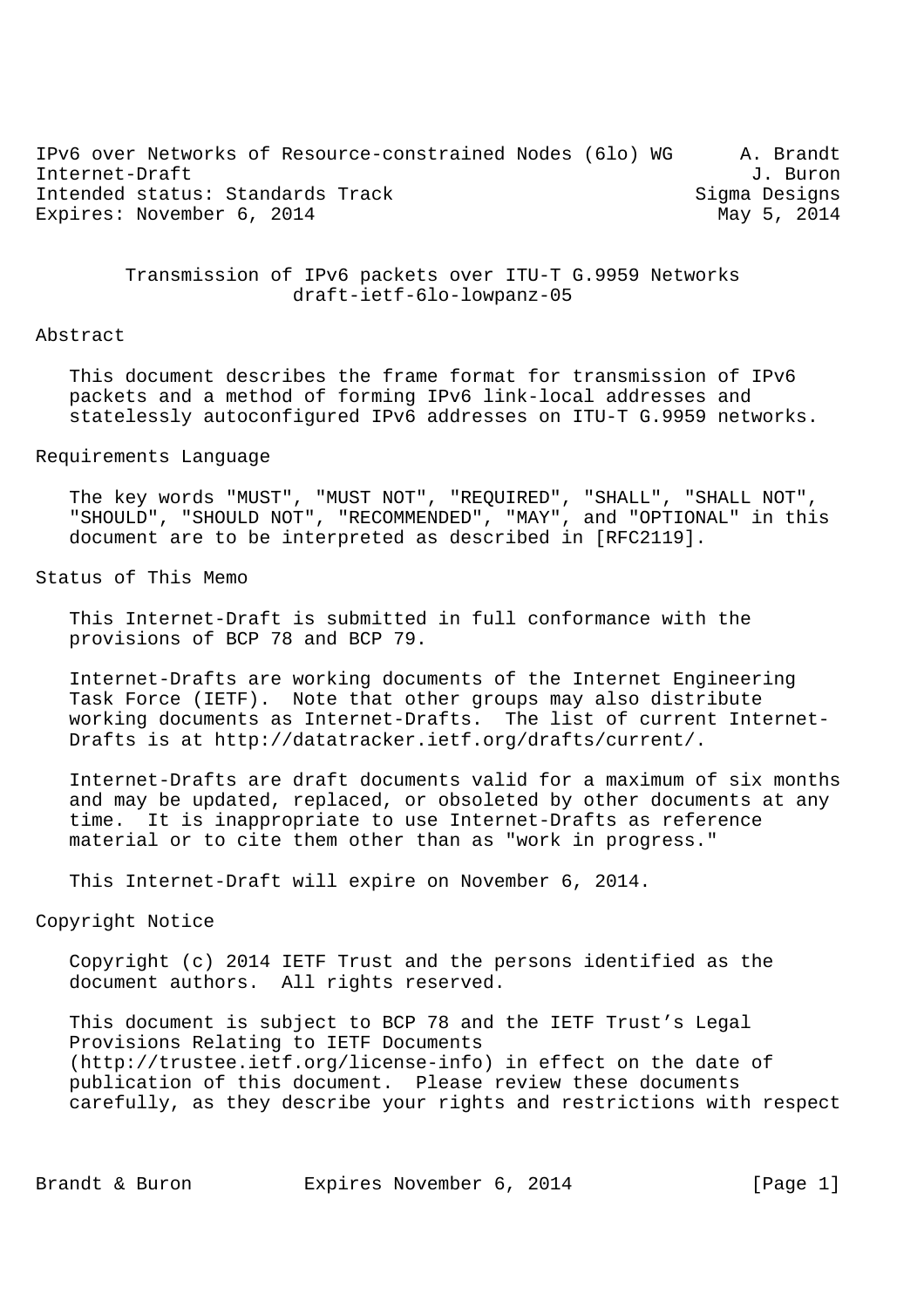to this document. Code Components extracted from this document must include Simplified BSD License text as described in Section 4.e of the Trust Legal Provisions and are provided without warranty as described in the Simplified BSD License.

Table of Contents

| 1.                                                           | $\overline{2}$ |
|--------------------------------------------------------------|----------------|
| Terms used<br>1.1.                                           | $\overline{3}$ |
| 2. G.9959 parameters to use for IPv6 transport               | $\overline{4}$ |
| 2.1.                                                         | $\overline{4}$ |
| IPv6 Multicast support<br>2.2.                               | 5              |
| G.9959 MAC PDU size and IPv6 MTU<br>2.3.                     | $\overline{6}$ |
| Transmission status indications<br>2.4.                      | $\overline{6}$ |
| 2.5.                                                         | 6              |
| 3. 6LOWPAN Adaptation Layer and Frame Format                 | 7              |
| 3.1.                                                         | 7              |
|                                                              | 8              |
| Stateless Address Autoconfiguration of routable IPv6<br>4.1. |                |
|                                                              | 9              |
| IPv6 Link Local Address<br>4.2.                              | $\mathsf{Q}$   |
| 4.3. Unicast Address Mapping                                 | $\overline{9}$ |
| 4.4. On the use of Neighbor Discovery technologies           | 10             |
| 4.4.1. Prefix and CID management (Route-over)                | 10             |
| 4.4.2. Prefix and CID management (Mesh-under)                | 11             |
| 5.                                                           | 12             |
| б.                                                           | 12             |
| 7.                                                           | 12             |
| 8.                                                           | 13             |
| 9.                                                           | 14             |
|                                                              | 14             |
| Normative References<br>10.1.                                | 14             |
| 10.2.<br>Informative References                              | 15             |
| Appendix A. G.9959 6LoWPAN datagram example                  | 15             |
|                                                              | 19             |
| B.1.                                                         | 19             |
| B.2.                                                         | 19             |
| B.3. Changes since $-02$                                     | 20             |
| Changes since $-03$<br>B.4.                                  | 20             |
|                                                              | 21             |
|                                                              |                |

# 1. Introduction

 The ITU-T G.9959 recommendation [G.9959] targets low-power Personal Area Networks (PANs). This document defines the frame format for transmission of IPv6 [RFC2460] packets as well as the formation of IPv6 link-local addresses and statelessly autoconfigured IPv6 addresses on G.9959 networks.

Brandt & Buron **Expires November 6, 2014** [Page 2]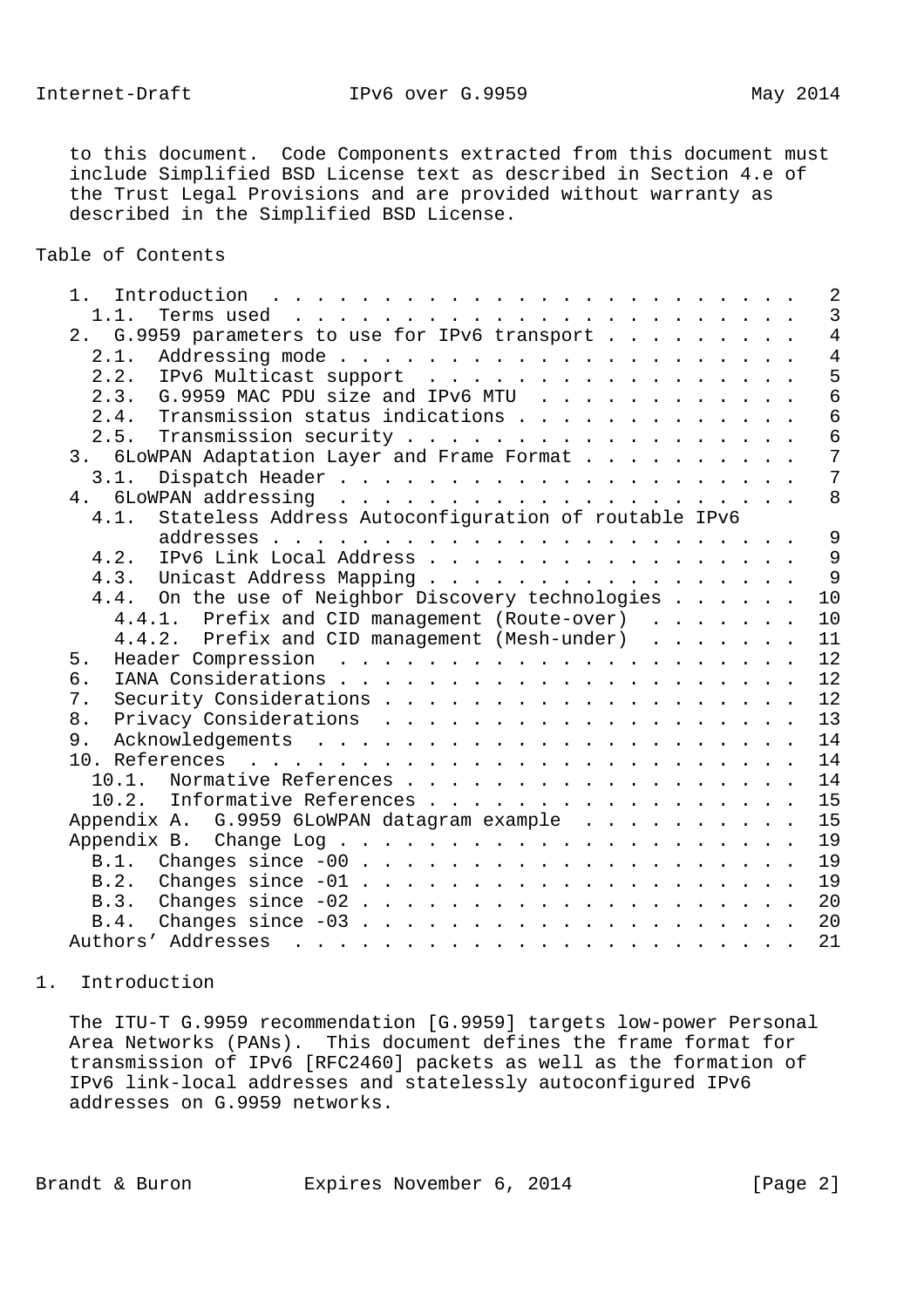Internet-Draft IPv6 over G.9959 May 2014

 The general approach is to adapt elements of [RFC4944] to G.9959 networks. G.9959 provides a Segmentation and Reassembly (SAR) layer for transmission of datagrams larger than the G.9959 MAC PDU.

 [RFC6775] updates [RFC4944] by specifying 6LoWPAN optimizations for IPv6 Neighbor Discovery (ND) (originally defined by [RFC4861]). This document limits the use of [RFC6775] to prefix and Context ID assignment. An IID may be constructed from a G.9959 link-layer address, leading to a "link-layer-derived IPv6 address". If using that method, Duplicate Address Detection (DAD) is not needed. Alternatively, IPv6 addresses may be assigned centrally via DHCP, leading to a "non-link-layer-derived IPv6 address". Address registration is only needed in certain cases.

 In addition to IPv6 application communication, the frame format defined in this document may be used by IPv6 routing protocols such as RPL [RFC6550] or P2P-RPL [RFC6997] to implement IPv6 routing over G.9959 networks.

 The encapsulation frame defined by this specification may optionally be transported via mesh routing below the 6LoWPAN layer. Mesh-under and route-over routing protocol specifications are out of scope of this document.

1.1. Terms used

6LoWPAN: IPv6-based Low-power Personal Area Network

ABR: Authoritative Border Router ([RFC6775])

Ack: Acknowedgement

AES: Advanced Encryption Scheme

CID: Context Identifier ([RFC6775])

DAD: Duplicate Address Detection ([RFC6775])

DHCPv6: Dynamic Host Configuration Protocol for IPv6 ([RFC3315])

EUI-64: Extended Unique Identifier ([EUI64])

HomeID: G.9959 Link-Layer Network Identifier

IID: Interface IDentifier

 ITU G.9959: Short range, narrow-band digital radiocommunication transceiver ([G.9959])

Brandt & Buron Expires November 6, 2014 [Page 3]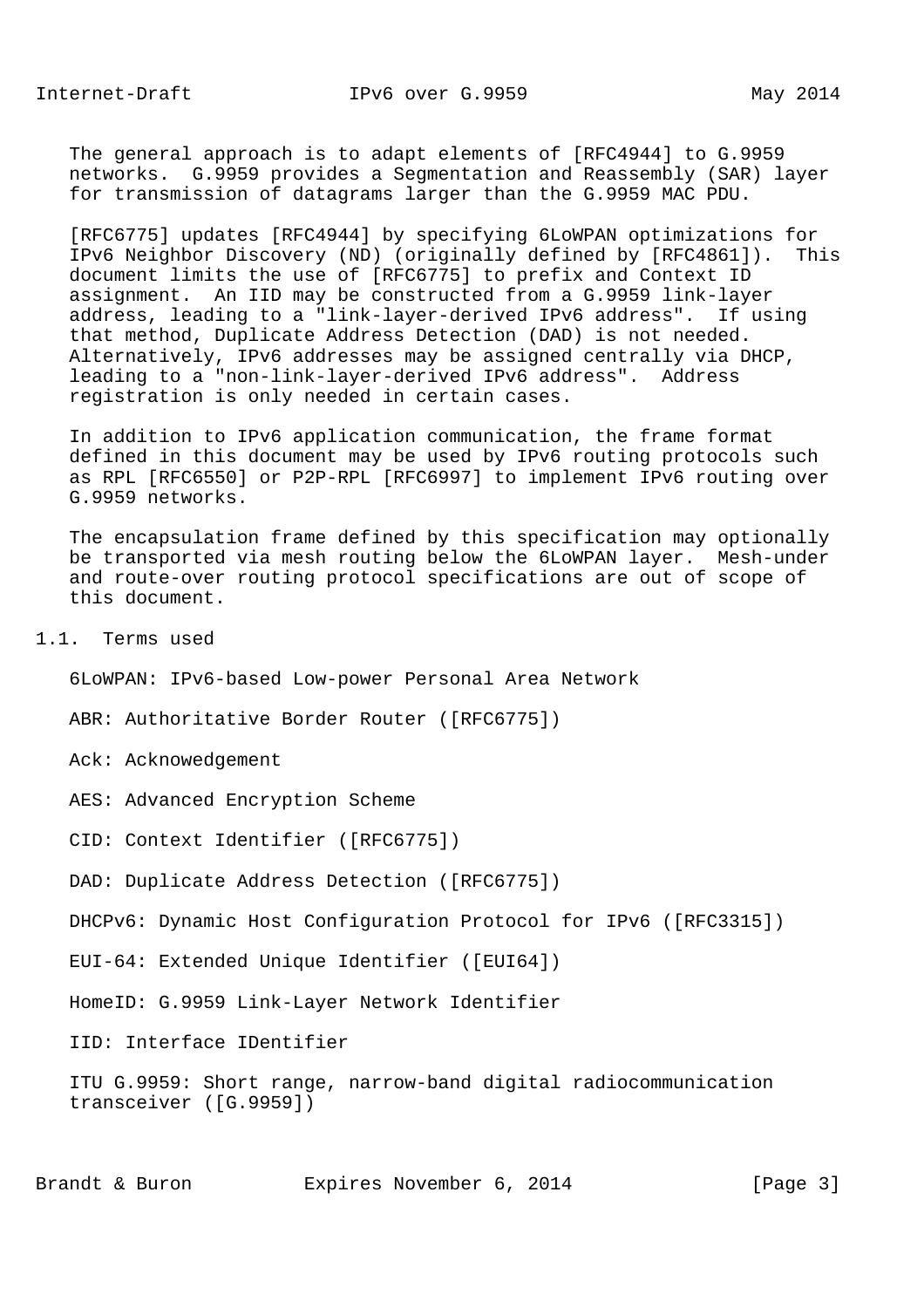Link-layer-derived address: IPv6 Address constructed on basis of link layer address information

MAC: Media Access Control

Mesh-under: Forwarding via mesh routing below the 6LoWPAN layer

MTU: Maximum Transmission Unit

ND: Neighbor discovery ([RFC4861], [RFC6775])

NodeID: G.9959 Link-Layer Node Identifier

 Non-link-layer-derived address: IPv6 Address assigned by a managed process, e.g. DHCPv6.

 P2P-RPL: Reactive Discovery of Point-to-Point Routes in Low-Power and Lossy Networks ([RFC6997])

PAN: Personal Area Network

PDU: Protocol Data Unit

RA: Router Advertisement ([RFC4861], [RFC6775])

Route-over: Forwarding via IP routing above the 6LoWPAN layer

 RPL: IPv6 Routing Protocol for Low-Power and Lossy Networks ([RFC6550])

SAR: G.9959 Segmentation And Reassembly

ULA: Unique Local Address [RFC4193]

2. G.9959 parameters to use for IPv6 transport

 This chapter outlines properties applying to the PHY and MAC of G.9959 and how to use these for IPv6 transport.

2.1. Addressing mode

 G.9959 defines how a unique 32-bit HomeID network identifier is assigned by a network controller and how an 8-bit NodeID host identifier is allocated. NodeIDs are unique within the network identified by the HomeID. The G.9959 network controller function SHOULD be integrated in the ABR. The G.9959 HomeID represents an IPv6 subnet which is identified by one or more IPv6 prefixes.

Brandt & Buron **Expires November 6, 2014** [Page 4]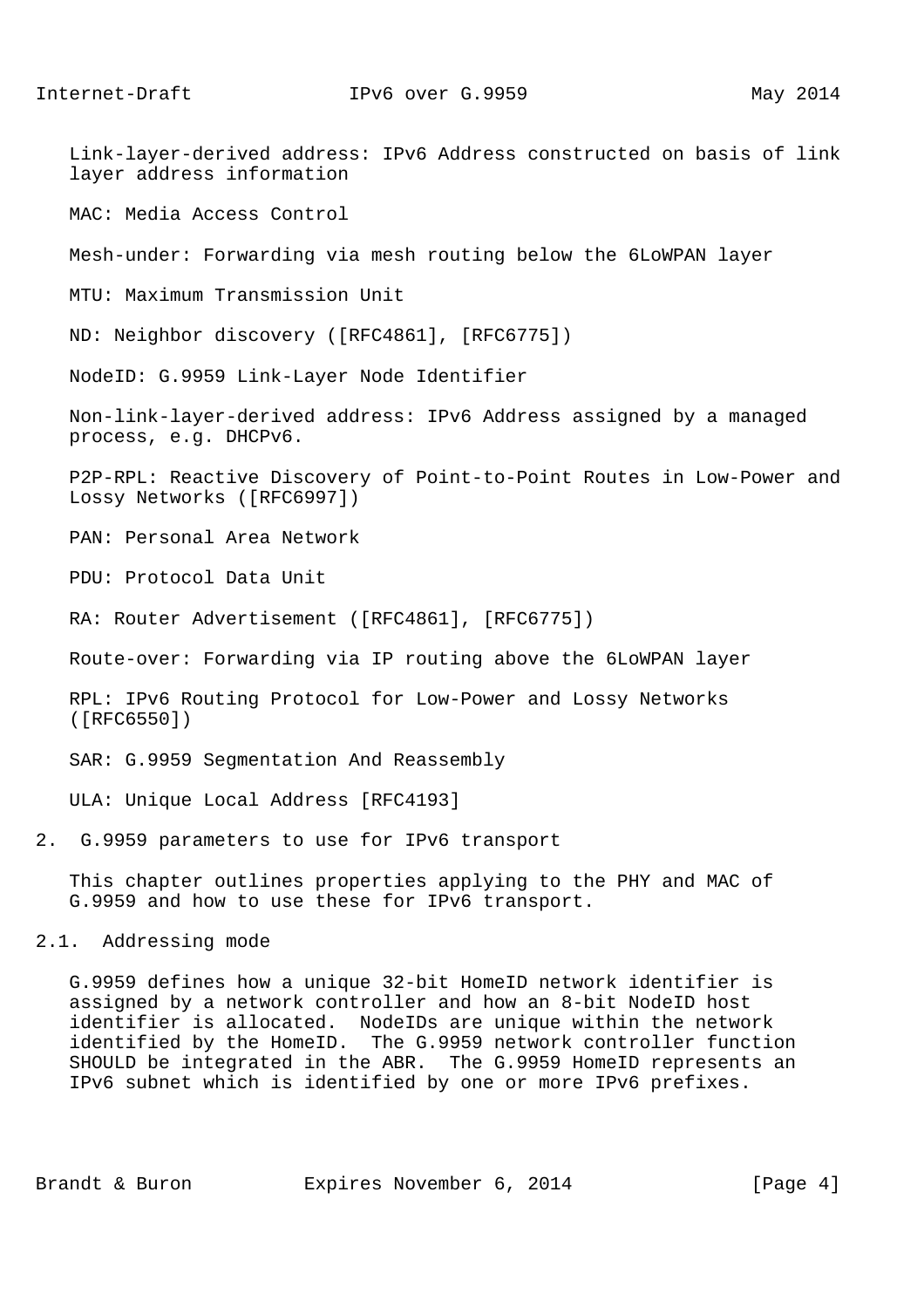Internet-Draft IPv6 over G.9959 May 2014

 An IPv6 host MUST construct its link-local IPv6 address from the link-layer-derived IID in order to facilitate IP header compression as described in [RFC6282].

 A node interface MAY support the M flag of the RA message for the construction of routable IPv6 addresses. The M flag MUST be interpreted as defined in Figure 1.

| $M$ Flag $ $<br>support value | M flaq | Required node behavior                                                             |
|-------------------------------|--------|------------------------------------------------------------------------------------|
| Νo                            |        | (ignore)   Node MUST use link-layer-derived addressing                             |
| Yes                           |        | Node MUST use link-layer-derived addressing                                        |
|                               |        | Node MUST use DHCPv6 based addressing and<br>Node MUST comply fully with [RFC6775] |

Figure 1: RA M flag support and interpretation

 A node that uses DHCPv6 based addressing MUST comply fully with the text of [RFC6775].

 A word of caution: since HomeIDs and NodeIDs are handed out by a network controller function during inclusion, identifier validity and uniqueness is limited by the lifetime of the network membership. This can be cut short by a mishap occurring to the network controller. Having a single point of failure at the network controller suggests that deployers of high-reliability applications should carefully consider adding redundancy to the network controller function.

 This warning applies to link-layer-derived addressing as well as to non-link-layer-derived addressing deployments.

2.2. IPv6 Multicast support

 [RFC3819] recommends that IP subnetworks support (subnet-wide) multicast. G.9959 supports direct-range IPv6 multicast while subnet wide multicast is not supported natively by G.9959. Subnet-wide multicast may be provided by an IP routing protocol or a mesh routing protocol operating below the 6LoWPAN layer. Routing protocol specifications are out of scope of this document.

IPv6 multicast packets MUST be carried via G.9959 broadcast.

Brandt & Buron Expires November 6, 2014 [Page 5]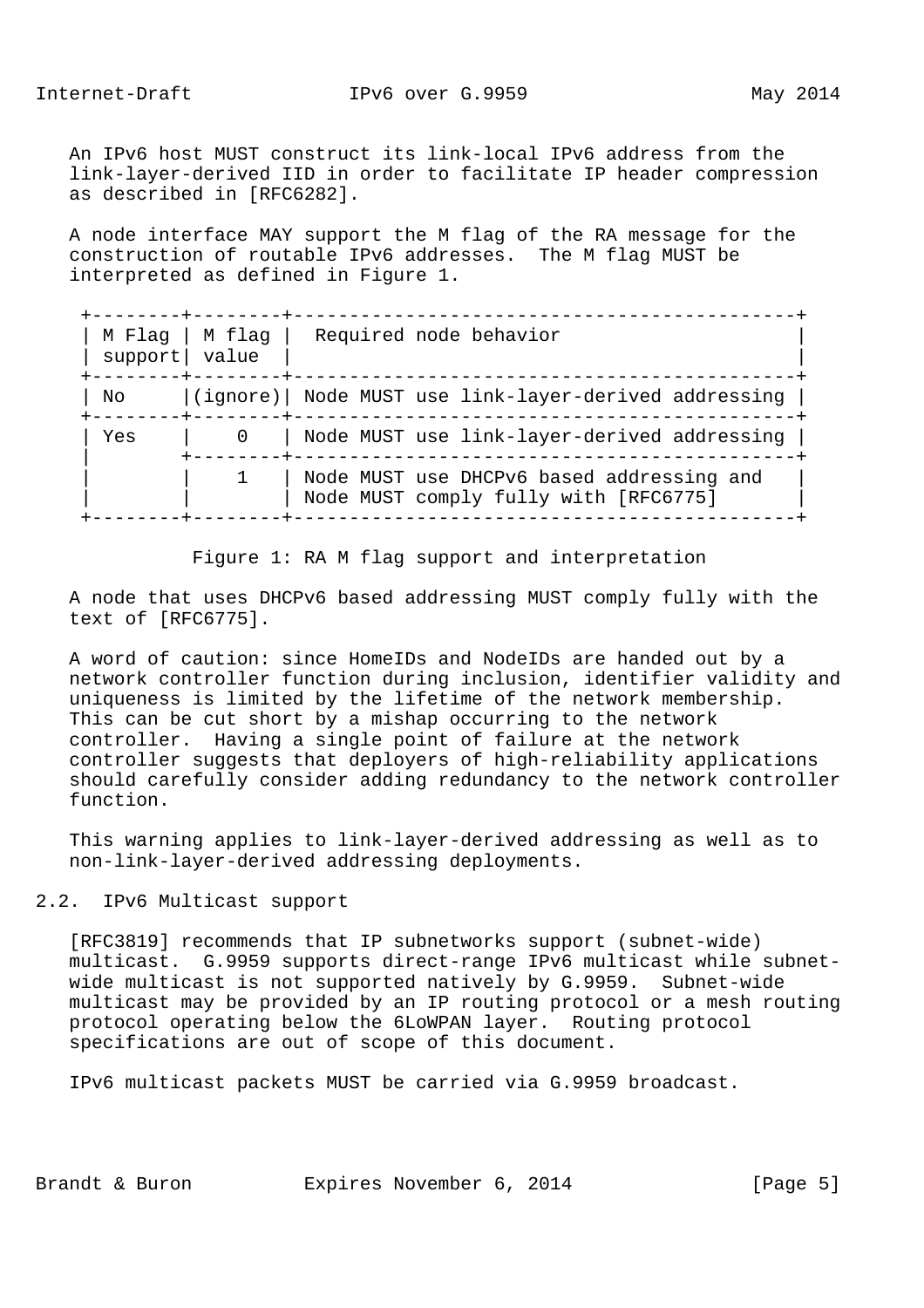As per [G.9959], this is accomplished as follows:

- 1. The destination HomeID of the G.9959 MAC PDU MUST be the HomeID of the network
- 2. The destination NodeID of the G.9959 MAC PDU MUST be the broadcast NodeID (0xff)

 G.9959 broadcast MAC PDUs are only intercepted by nodes within the network identified by the HomeID.

2.3. G.9959 MAC PDU size and IPv6 MTU

 IPv6 packets MUST be transmitted using G.9959 transmission profile R3 or higher.

[RFC2460] specifies that IPv6 packets may be up to 1280 octets.

 G.9959 provides Segmentation And Reassembly for payloads up to 1350 octets. IPv6 Header Compression [RFC6282] improves the chances that a short IPv6 packet can fit into a single G.9959 frame. Therefore, section Section 3 specifies that [RFC6282] MUST be supported. With the mandatory link-layer security enabled, a G.9959 R3 MAC PDU may accommodate 6LoWPAN datagrams of up to 130 octets without triggering G.9959 Segmentation and Reassembly (SAR). Longer 6LoWPAN datagrams will lead to the transmission of multiple G.9959 PDUs.

2.4. Transmission status indications

 The G.9959 MAC layer provides native acknowledgement and retransmission of MAC PDUs. The G.9959 SAR layer does the same for larger datagrams. A mesh routing layer may provide a similar feature for routed communication. An IPv6 routing stack communicating over G.9959 may utilize link-layer status indications such as delivery confirmation and Ack timeout from the MAC layer.

2.5. Transmission security

 Implementations claiming conformance with this document MUST enable G.9959 shared network key security.

 The shared network key is intended to address security requirements in the home at the normal security requirements level. For applications with high or very high requirements on confidentiality and/or integrity, additional application layer security measures for end-to-end authentication and encryption may need to be applied. (The availability of the network relies on the security properties of the network key in any case)

Brandt & Buron **Expires November 6, 2014** [Page 6]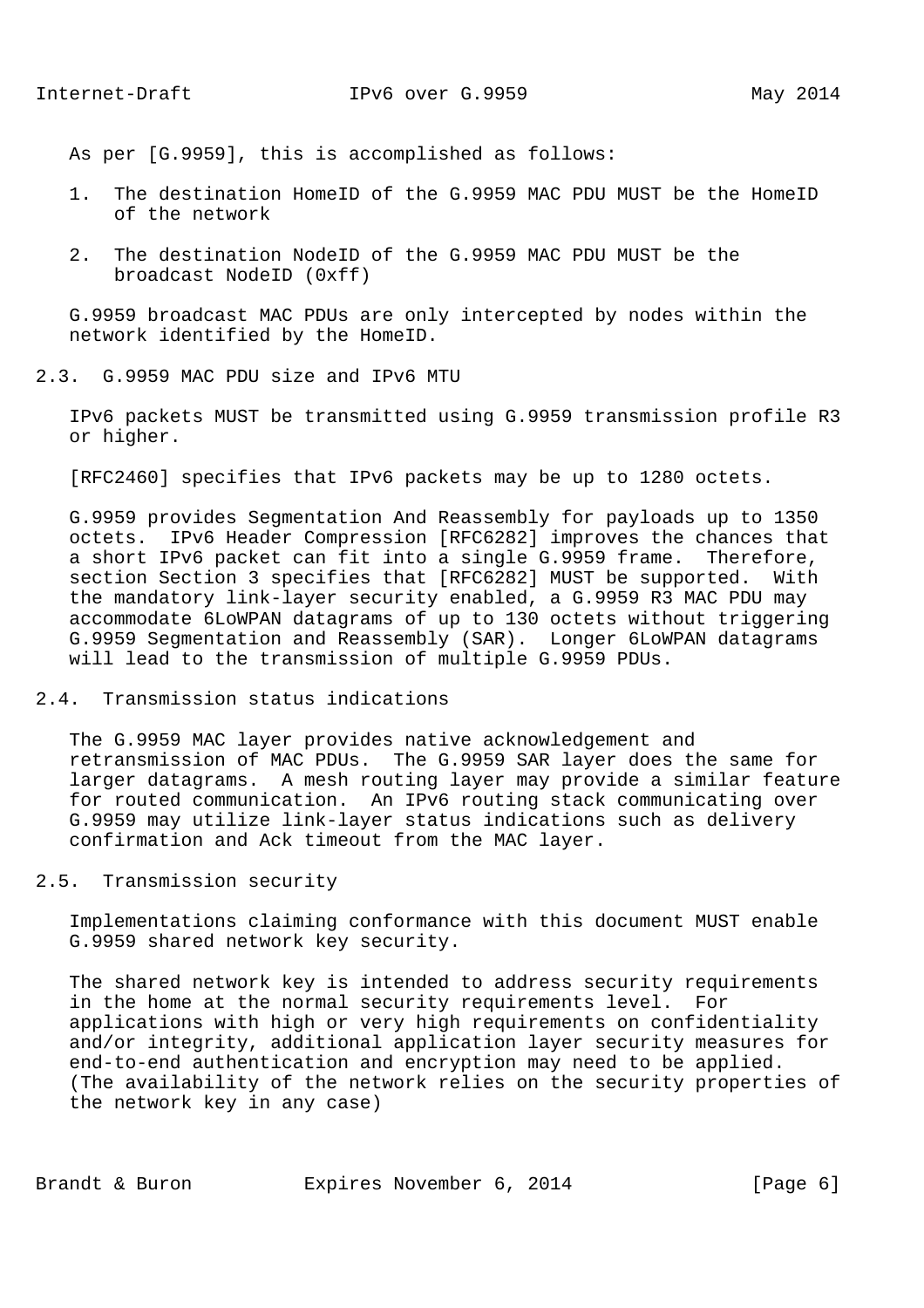## 3. 6LoWPAN Adaptation Layer and Frame Format

 The 6LoWPAN encapsulation formats defined in this chapter are carried as payload in the G.9959 MAC PDU. IPv6 header compression [RFC6282] MUST be supported by implementations of this specification.

 All 6LoWPAN datagrams transported over G.9959 are prefixed by a 6LoWPAN encapsulation header stack. The 6LoWPAN payload follows this encapsulation header stack. Each header in the header stack contains a header type followed by zero or more header fields. An IPv6 header stack may contain, in the following order, addressing, hop-by-hop options, routing, fragmentation, destination options, and finally payload [RFC2460]. The 6LoWPAN header format is structured the same way. Currently only one payload option is defined for the G.9959 6LoWPAN header format.

 The definition of 6LoWPAN headers consists of the dispatch value, the definition of the header fields that follow, and their ordering constraints relative to all other headers. Although the header stack structure provides a mechanism to address future demands on the 6LoWPAN adaptation layer, it is not intended to provide general purpose extensibility.

 An example of a complete G.9959 6LoWPAN datagram can be found in Appendix A.

#### 3.1. Dispatch Header

The dispatch header is shown below:

0  $1$  2 3 0 1 2 3 4 5 6 7 8 9 0 1 2 3 4 5 6 7 8 9 0 1 2 3 4 5 6 7 8 9 0 1 +-+-+-+-+-+-+-+-+-+-+-+-+-+-+-+-+-+-+-+-+-+-+-+-+-+-+-+-+-+-+-+-+ | 6LoWPAN CmdCls| Dispatch | Type-specific header | +-+-+-+-+-+-+-+-+-+-+-+-+-+-+-+-+-+-+-+-+-+-+-+-+-+-+-+-+-+-+-+-+

#### Figure 2: Dispatch Type and Header

 6LoWPAN CmdCls: 6LoWPAN Command Class identifier. This field MUST carry the value 0x4F [G.9959]. The value specifies that the following bits are a 6LoWPAN encapsulated datagram. 6LoWPAN protocols MUST ignore the G.9959 frame if the 6LoWPAN Command Class identifier deviates from 0x4F.

 Dispatch: Identifies the header type immediately following the Dispatch Header.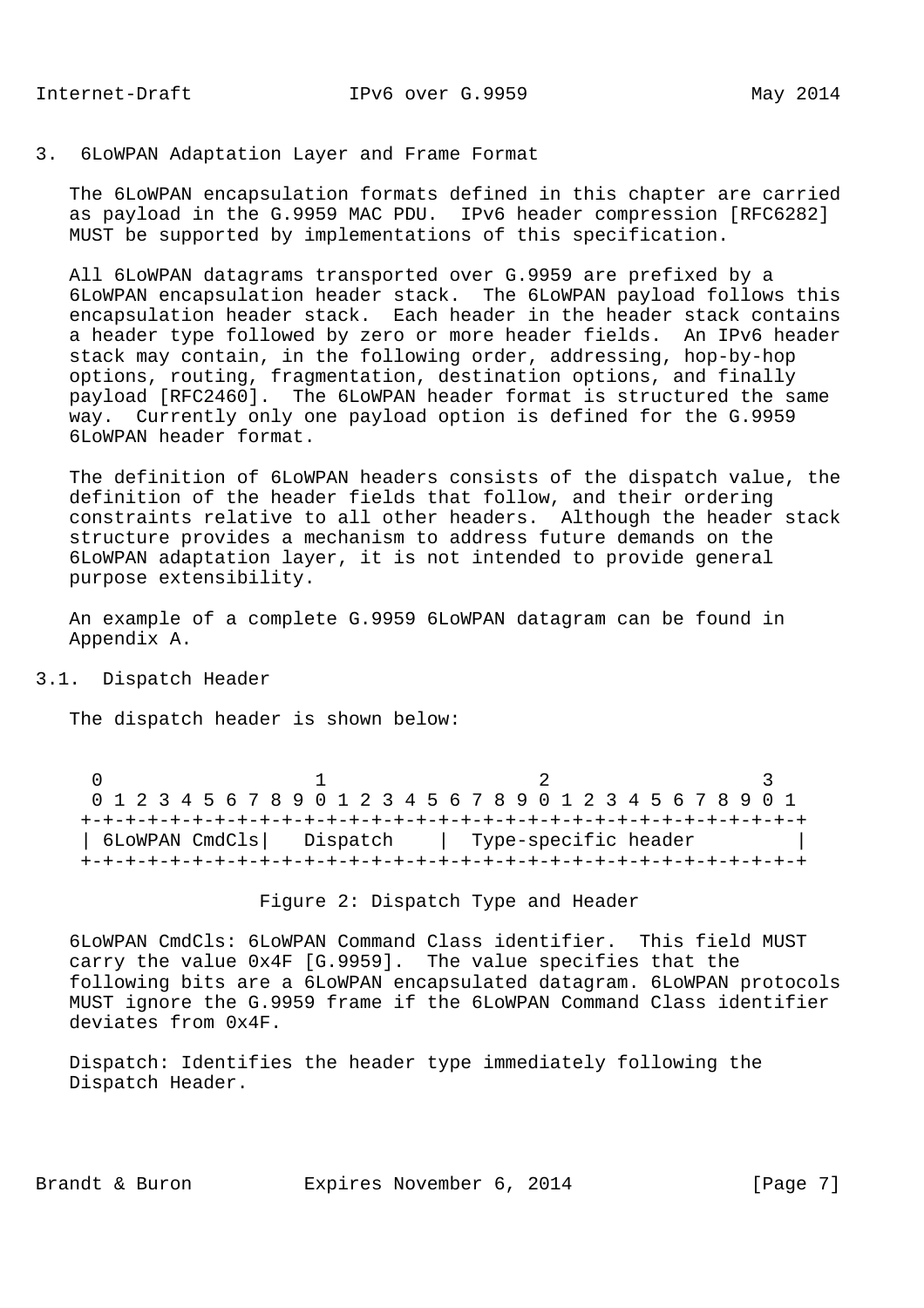Type-specific header: A header determined by the Dispatch Header.

 The dispatch value may be treated as an unstructured namespace. Only a few symbols are required to represent current 6LoWPAN functionality. Although some additional savings could be achieved by encoding additional functionality into the dispatch byte, these measures would tend to constrain the ability to address future alternatives.

 Dispatch values used in this specification are compatible with the dispatch values defined by [RFC4944] and [RFC6282].

 +------------+------------------------------------------+-----------+ | Pattern | Header Type | Reference | +------------+------------------------------------------+-----------+ | 01 1xxxxx | 6LoWPAN\_IPHC - Compressed IPv6 Addresses | [RFC6282] | +------------+------------------------------------------+-----------+ All other Dispatch values are unassigned in this document.

Figure 3: Dispatch values

6LoWPAN\_IPHC: IPv6 Header Compression. Refer to [RFC6282].

4. 6LoWPAN addressing

 IPv6 addresses are autoconfigured from IIDs which are again constructed from link-layer address information to save memory in devices and to facilitate efficient IP header compression as per [RFC6282].

A NodeID is mapped into an IEEE EUI-64 identifier as follows:

IID = 0000:00ff:fe00:YYXX

Figure 4: Constructing a compressible IID

 where XX carries the G.9959 NodeID and YY is a one byte value chosen by the individual node. The default YY value MUST be zero. A node MAY use other values of YY than zero to form additional IIDs in order to instantiate multiple IPv6 interfaces. The YY value MUST be ignored when computing the corresponding NodeID (the XX value) from an IID.

 The method of constructing IIDs from the link-layer address obviously does not support addresses assigned or constructed by other means. A node MUST NOT compute the NodeID from the IID if the first 6 bytes of

Brandt & Buron Expires November 6, 2014 [Page 8]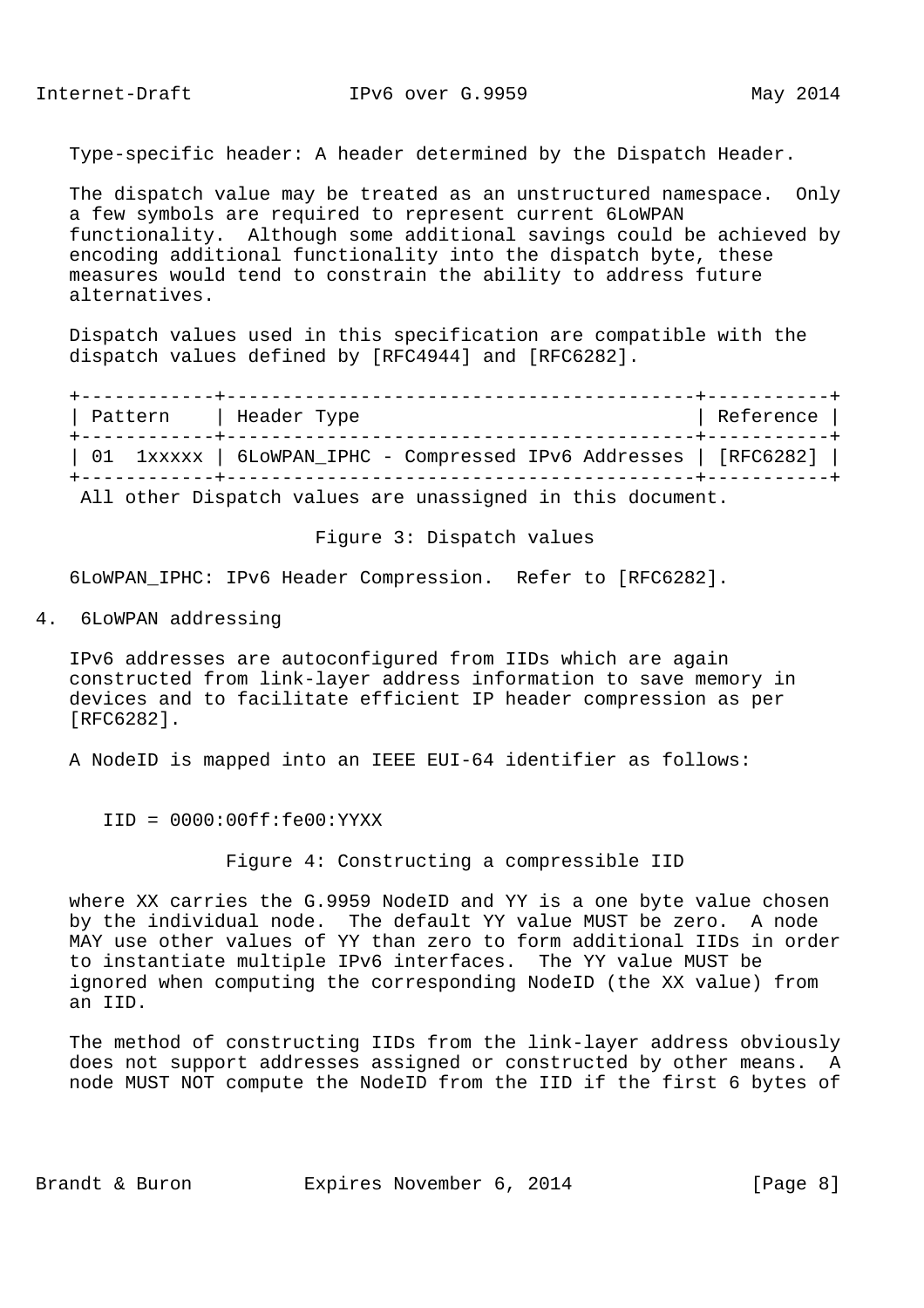the IID do not comply with the format defined in Figure 4. In that case, the address resolution mechanisms of RFC 6775 apply.

4.1. Stateless Address Autoconfiguration of routable IPv6 addresses

 The IID defined above MUST be used whether autoconfiguring a ULA IPv6 address [RFC4193] or a globally routable IPv6 address [RFC3587] in G.9959 subnets.

4.2. IPv6 Link Local Address

 The IPv6 link-local address [RFC4291] for a G.9959 interface is formed by appending the IID defined above to the IPv6 link local prefix FE80::/64.

 The "Universal/Local" (U/L) bit MUST be set to zero in keeping with the fact that this is not a globally unique value [EUI64].

The resulting link local address is formed as follows:

| 10 bits    | 54 bits | 64 bits                    |  |  |  |  |  |
|------------|---------|----------------------------|--|--|--|--|--|
| 1111111010 | (zeros) | Interface Identifier (IID) |  |  |  |  |  |
|            |         |                            |  |  |  |  |  |

Figure 5: IPv6 Link Local Address

## 4.3. Unicast Address Mapping

 The address resolution procedure for mapping IPv6 unicast addresses into G.9959 link-layer addresses follows the general description in Section 7.2 of [RFC4861]. The Source/Target Link-layer Address option MUST have the following form when the link layer is G.9959.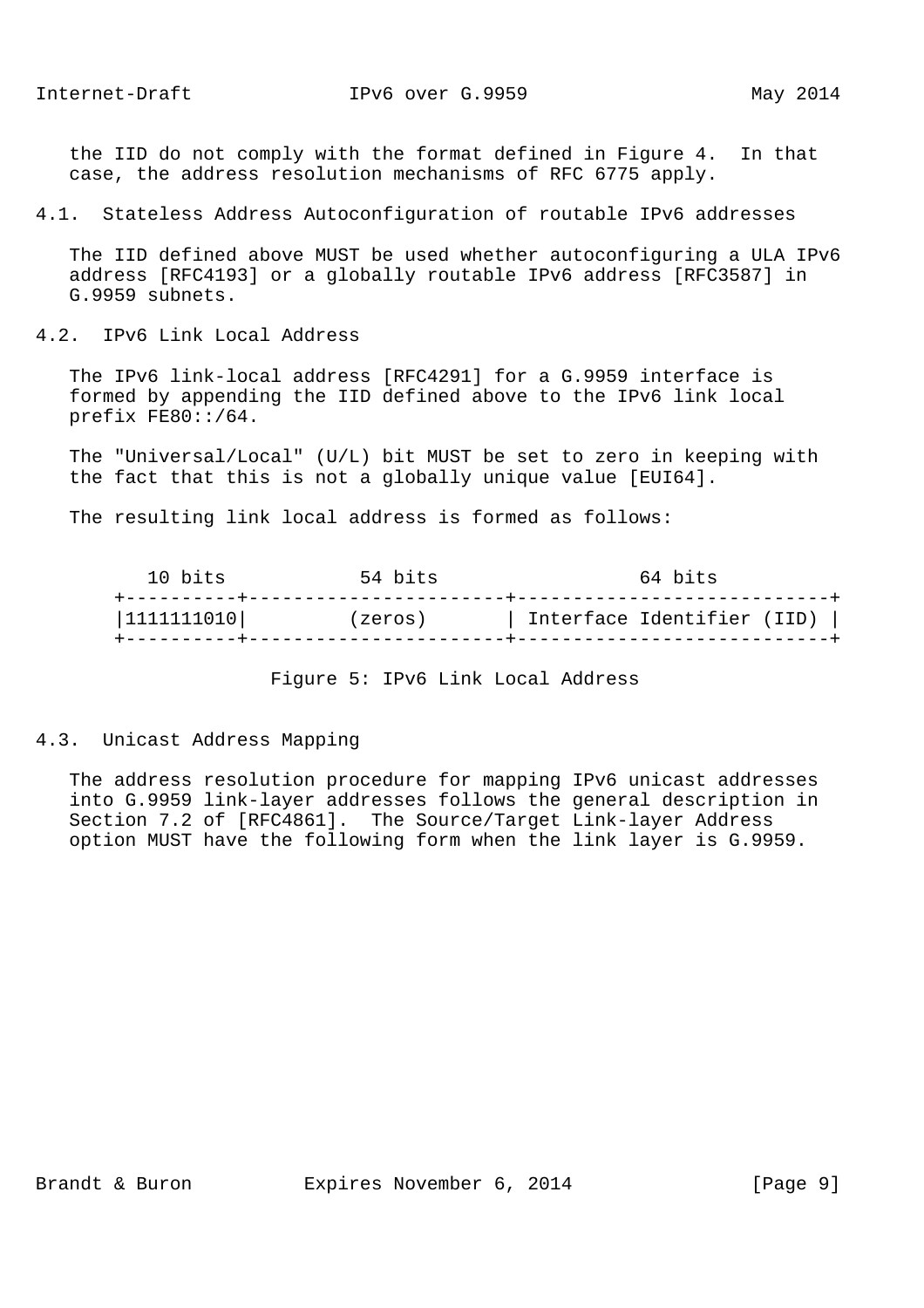

Figure 6: IPv6 Unicast Address Mapping

Option fields:

 Type: The value 1 signifies the Source Link-layer address. The value 2 signifies the Destination Link-layer address.

 Length: This is the length of this option (including the type and length fields) in units of 8 octets. The value of this field is always 1 for G.9959 NodeIDs.

 NodeID: This is the G.9959 NodeID the actual interface currently responds to. The link-layer address may change if the interface joins another network at a later time.

4.4. On the use of Neighbor Discovery technologies

 [RFC4861] specifies how IPv6 nodes may resolve link layer addresses from IPv6 addresses via the use of link-local IPv6 multicast. [RFC6775] is an optimization of [RFC4861], specifically targeting 6LoWPAN networks. [RFC6775] defines how a 6LoWPAN node may register IPv6 addresses with an authoritative border router (ABR). Mesh-under networks MUST NOT use [RFC6775] address registration. However, [RFC6775] address registration MUST be used if the first 6 bytes of the IID do not comply with the format defined in Figure 3.

4.4.1. Prefix and CID management (Route-over)

 In route-over environments, IPv6 hosts MUST use [RFC6775] address registration. A node implementation for route-over operation MAY use RFC6775 mechanisms for obtaining IPv6 prefixes and corresponding header compression context information [RFC6282]. RFC6775 Route-over requirements apply with no modifications.

Brandt & Buron Expires November 6, 2014 [Page 10]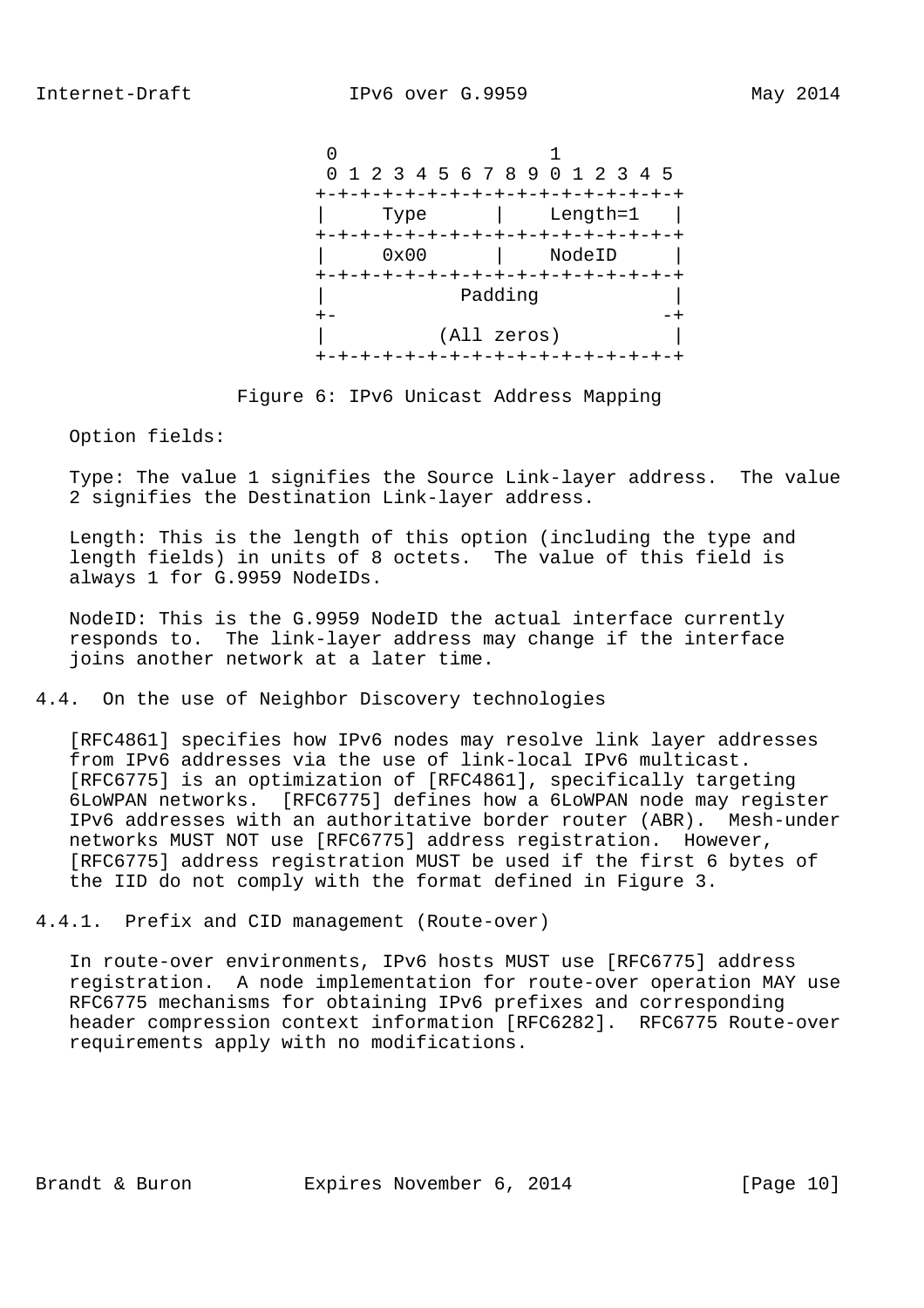## 4.4.2. Prefix and CID management (Mesh-under)

 An implementation for mesh-under operation MUST use [RFC6775] mechanisms for managing IPv6 prefixes and corresponding header compression context information [RFC6282]. [RFC6775] Duplicate Address Detection (DAD) MUST NOT be used, since the link-layer inclusion process of G.9959 ensures that a NodeID is unique for a given HomeID.

 With this exception and the specific redefinition of the RA Router Lifetime value 0xFFFF (refer to Section 4.4.2.3), the text of the following subsections is in compliance with [RFC6775].

## 4.4.2.1. Prefix assignment considerations

 As stated by [RFC6775], an ABR is responsible for managing prefix(es). Global routable prefixes may change over time. It is RECOMMENDED that a ULA prefix is assigned to the 6LoWPAN subnet to facilitate stable site-local application associations based on IPv6 addresses. A node MAY support the M flag of the RA message. This influences the way IPv6 addresses are assigned. Refer to Section 2.1 for details.

## 4.4.2.2. Robust and efficient CID management

 The 6LoWPAN Context Option (6CO) is used according to [RFC6775] in an RA to disseminate Context IDs (CID) to use for compressing prefixes. One or more prefixes and corresponding Context IDs MUST be assigned during initial node inclusion.

 When updating context information, a CID may have its lifetime set to zero to obsolete it. The CID MUST NOT be reused immediately; rather the next vacant CID should be assigned. Header compression based on CIDs MUST NOT be used for RA messages carrying Context Information. An expired CID and the associated prefix MUST NOT be reset but rather retained in receive-only mode if there is no other current need for the CID value. This will allow an ABR to detect if a sleeping node without clock uses an expired CID and in response, the ABR MUST return an RA with fresh Context Information to the originator.

4.4.2.3. Infinite prefix lifetime support for island-mode networks

 Nodes MUST renew the prefix and CID according to the lifetime signaled by the ABR. [RFC6775] specifies that the maximum value of the RA Router Lifetime field MAY be up to 0xFFFF. This document further specifies that the value 0xFFFF MUST be interpreted as infinite lifetime. This value MUST NOT be used by ABRs. Its use is only intended for a sleeping network controller; for instance a

Brandt & Buron Expires November 6, 2014 [Page 11]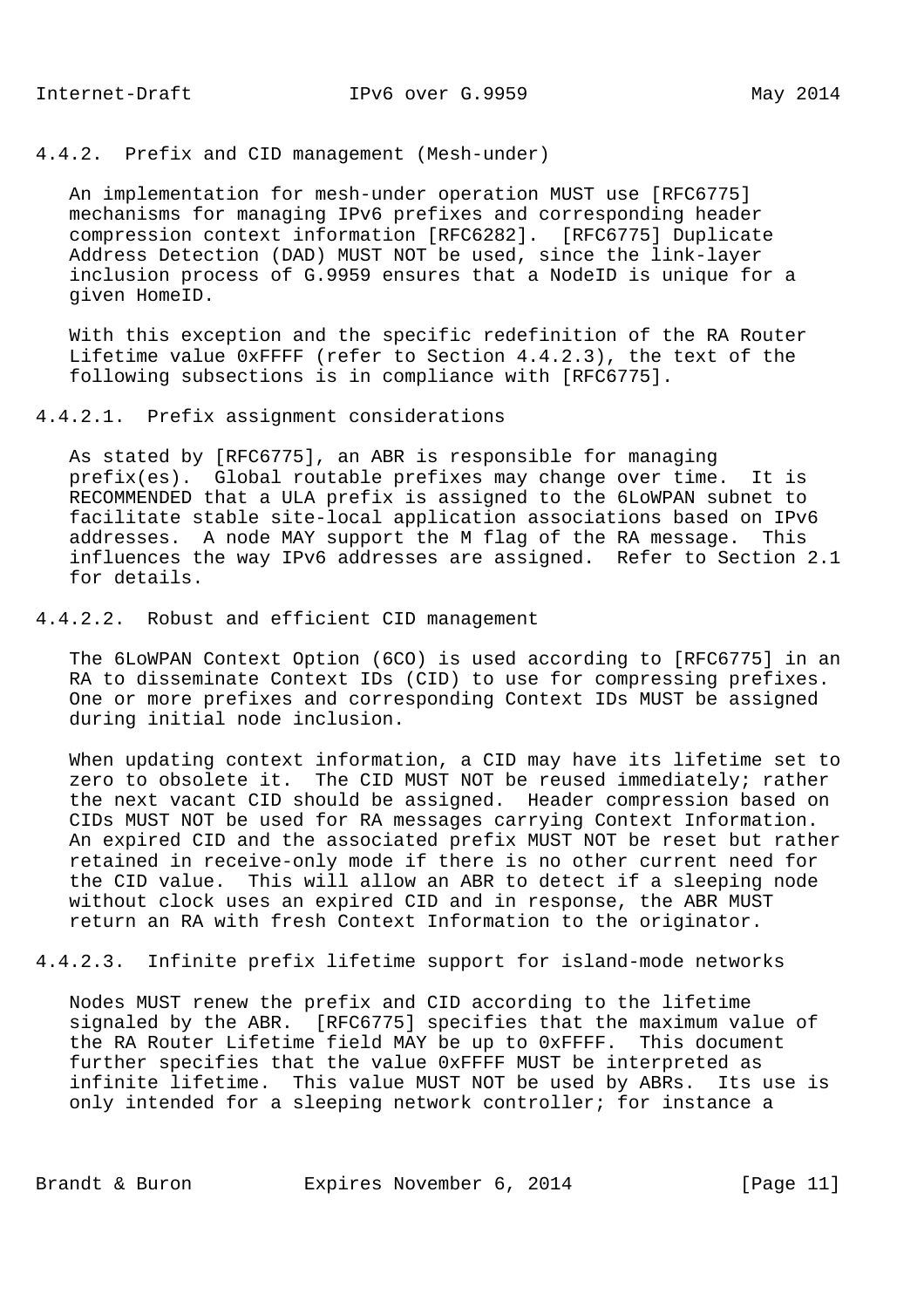battery powered remote control being master for a small island-mode network of light modules.

5. Header Compression

 IPv6 header compression [RFC6282] MUST be implemented according to [RFC6282]. This section will simply identify substitutions that should be made when interpreting the text of [RFC6282].

In general the following substitutions should be made:

o Replace "802.15.4" with "G.9959"

- o Replace "802.15.4 short address" with "<Interface><G.9959 NodeID>"
- o Replace "802.15.4 PAN ID" with "G.9959 HomeID"

When a 16-bit address is called for (i.e., an IEEE 802.15.4 "short address") it MUST be formed by prepending an Interface label byte to the G.9959 NodeID:

 $\sim$  1 0 1 2 3 4 5 6 7 8 9 0 1 2 3 4 5 +-+-+-+-+-+-+-+-+-+-+-+-+-+-+-+-+ | Interface | NodeID | +-+-+-+-+-+-+-+-+-+-+-+-+-+-+-+-+

 A transmitting node may be sending to an IPv6 destination address which can be reconstructed from the link-layer destination address. If the Interface number is zero (the default value), all IPv6 address bytes may be elided. Likewise, the Interface number of a fully elided IPv6 address (i.e. SAM/DAM=11) may be reconstructed to the value zero by a receiving node.

64 bit 802.15.4 address details do not apply.

6. IANA Considerations

This document makes no request of IANA.

 Note to RFC Editor: this section may be removed on publication as an RFC.

7. Security Considerations

 The method of derivation of Interface Identifiers from 8-bit NodeIDs preserves uniqueness within the network. However, there is no protection from duplication through forgery. Neighbor Discovery in

Brandt & Buron Expires November 6, 2014 [Page 12]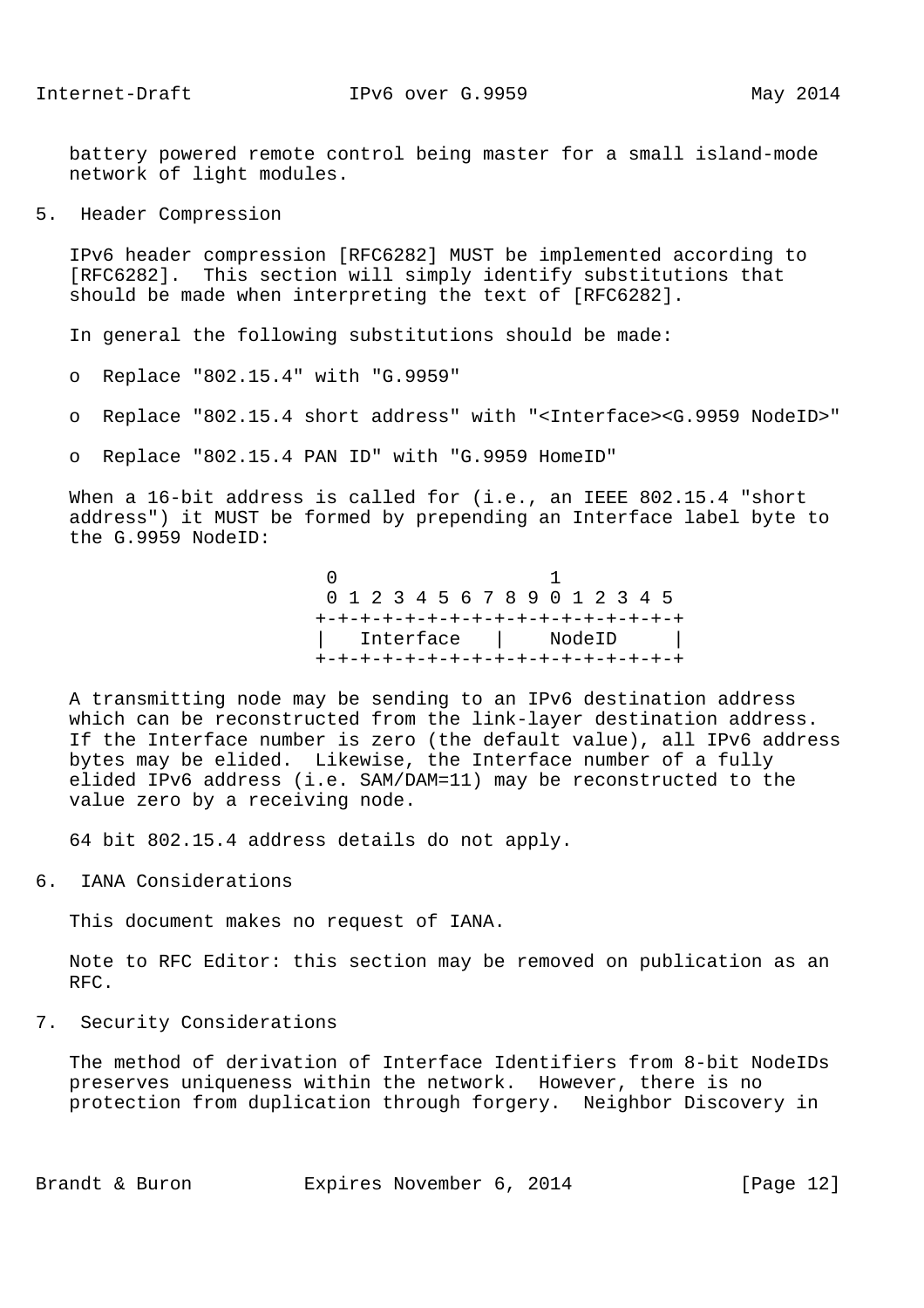G.9959 links may be susceptible to threats as detailed in [RFC3756]. G.9959 networks may feature mesh routing. This implies additional threats due to ad hoc routing as per [KW03]. G.9959 provides capability for link-layer security. G.9959 nodes MUST use link-layer security with a shared key. Doing so will alleviate the majority of threats stated above. A sizeable portion of G.9959 devices is expected to always communicate within their PAN (i.e., within their subnet, in IPv6 terms). In response to cost and power consumption considerations, these devices will typically implement the minimum set of features necessary. Accordingly, security for such devices may rely on the mechanisms defined at the link layer by G.9959. G.9959 relies on the Advanced Encryption Standard (AES) for authentication and encryption of G.9959 frames and further employs challenge-response handshaking to prevent replay attacks.

 It is also expected that some G.9959 devices (e.g. billing and/or safety critical products) will implement coordination or integration functions. These may communicate regularly with IPv6 peers outside the subnet. Such IPv6 devices are expected to secure their end-to end communications with standard security mechanisms (e.g., IPsec, TLS, etc).

## 8. Privacy Considerations

 IP addresses may be used to track devices on the Internet, which in turn can be linked to individuals and their activities. Depending on the application and the actual use pattern, this may be undesirable. To impede tracking, globally unique and non-changing characteristics of IP addresses should be avoided, e.g. by frequently changing the global prefix and avoiding unique link-layer-derived IIDs in addresses.

 Some link layers use a 48-bit or a 64-bit link layer address which uniquely identifies the node on a global scale regardless of global prefix changes. The risk of exposing a G.9959 device from its link layer-derived IID is limited because of the short 8-bit link layer address.

 While intended for central address management, DHCPv6 address assignment also decouples the IPv6 address from the link layer address. Addresses may be made dynamic by the use of a short DHCP lease period and an assignment policy which makes the DHCP server hand out a fresh IP address every time.

 It should be noted that privacy and frequently changing address assignment comes at a cost. Non-link-layer-derived IIDs require the use of address registration and further, non-link-layer-derived IIDs cannot be compressed, which leads to longer datagrams and increased

Brandt & Buron Expires November 6, 2014 [Page 13]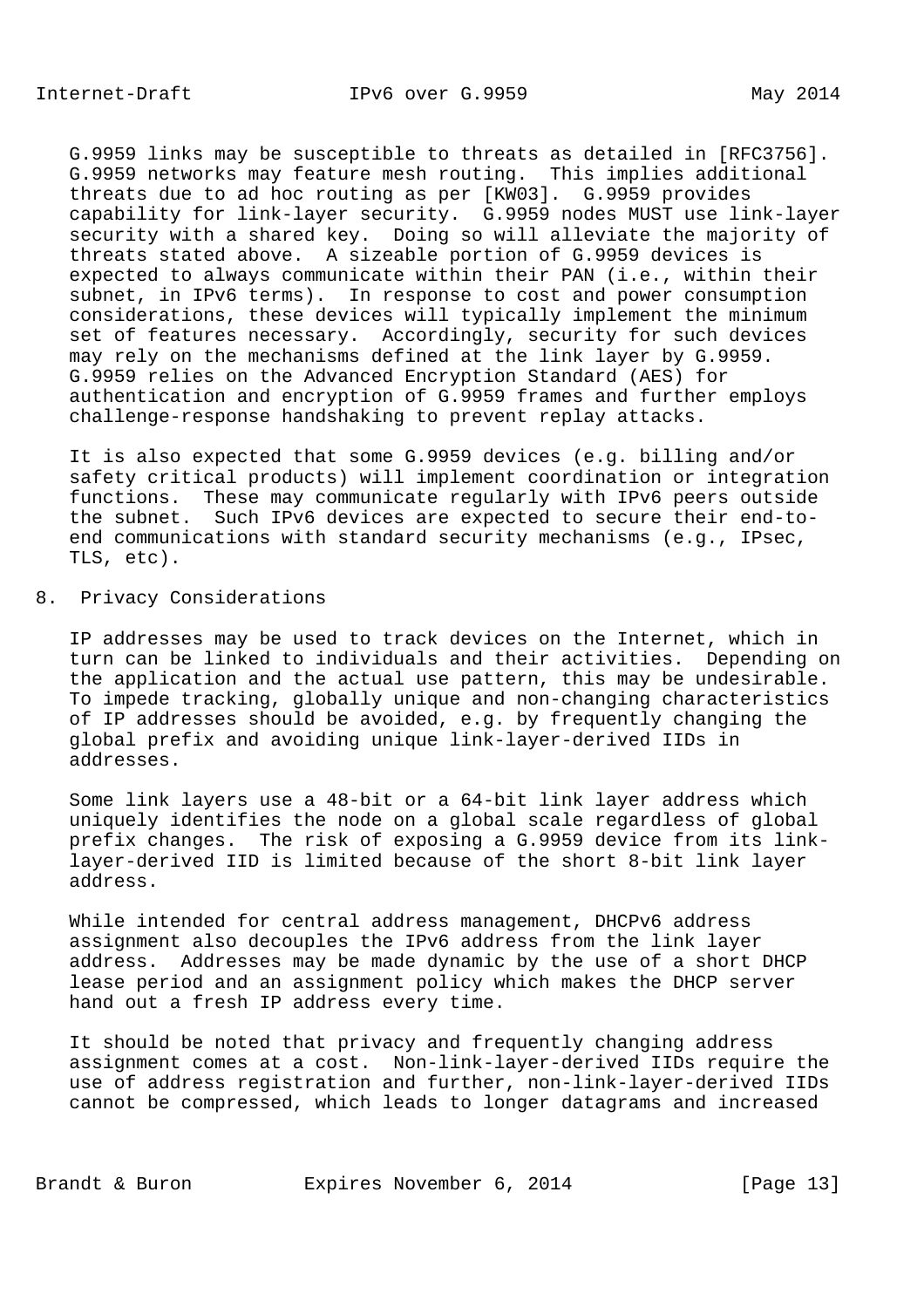link layer segmentation. Finally, frequent prefix changes necessitate more Context Identifier updates, which not only leads to increased traffic but also may affect the battery lifetime of sleeping nodes.

9. Acknowledgements

 Thanks to the authors of RFC 4944 and RFC 6282 and members of the IETF 6LoWPAN working group; this document borrows extensively from their work. Thanks to Erez Ben-Tovim, Erik Nordmark, Kerry Lynn, Michael Richardson, Tommas Jess Christensen for useful comments. Thanks to Carsten Bormann for extensive feedback which improved this document significantly.

- 10. References
- 10.1. Normative References
	- $[G.9959]$  "G.9959 (02/12) + G.9959 Amendment 1 (10/13): Short range, narrow-band digital radiocommunication transceivers", February 2012.
	- [RFC2119] Bradner, S., "Key words for use in RFCs to Indicate Requirement Levels", BCP 14, RFC 2119, March 1997.
	- [RFC2460] Deering, S. and R. Hinden, "Internet Protocol, Version 6 (IPv6) Specification", RFC 2460, December 1998.
	- [RFC4193] Hinden, R. and B. Haberman, "Unique Local IPv6 Unicast Addresses", RFC 4193, October 2005.
	- [RFC4291] Hinden, R. and S. Deering, "IP Version 6 Addressing Architecture", RFC 4291, February 2006.
	- [RFC4861] Narten, T., Nordmark, E., Simpson, W., and H. Soliman, "Neighbor Discovery for IP version 6 (IPv6)", RFC 4861, September 2007.
	- [RFC4944] Montenegro, G., Kushalnagar, N., Hui, J., and D. Culler, "Transmission of IPv6 Packets over IEEE 802.15.4 Networks", RFC 4944, September 2007.
	- [RFC6282] Hui, J. and P. Thubert, "Compression Format for IPv6 Datagrams over IEEE 802.15.4-Based Networks", RFC 6282, September 2011.

Brandt & Buron Expires November 6, 2014 [Page 14]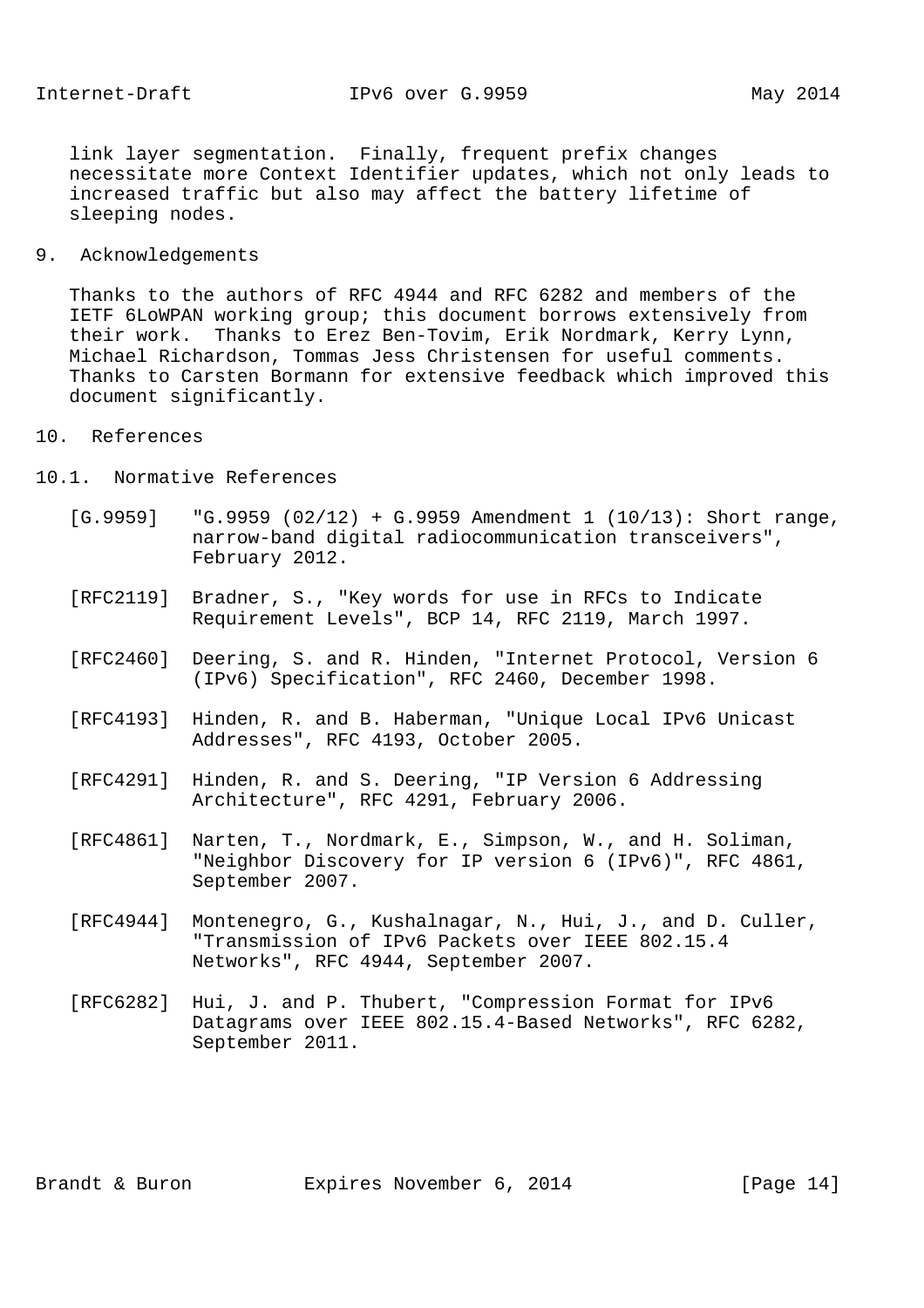- [RFC6775] Shelby, Z., Chakrabarti, S., Nordmark, E., and C. Bormann, "Neighbor Discovery Optimization for IPv6 over Low-Power Wireless Personal Area Networks (6LoWPANs)", RFC 6775, November 2012.
- 10.2. Informative References
	- [EUI64] IEEE, "GUIIDELINES FOR 64-BIT GLOBAL IDENTIFIER (EUI-64) REGISTRATION AUTHORITY", IEEE Std http:// standards.ieee.org/regauth/oui/tutorials/EUI64.html, November 2012.
	- [KW03] Elsevier's AdHoc Networks Journal, ""Secure Routing in Sensor Networks: Attacks and Countermeasures", Special Issue on Sensor Network Applications and Protocols vol 1, issues 2-3", , September 2003.
	- [RFC3315] Droms, R., Bound, J., Volz, B., Lemon, T., Perkins, C., and M. Carney, "Dynamic Host Configuration Protocol for IPv6 (DHCPv6)", RFC 3315, July 2003.
	- [RFC3587] Hinden, R., Deering, S., and E. Nordmark, "IPv6 Global Unicast Address Format", RFC 3587, August 2003.
	- [RFC3756] Nikander, P., Kempf, J., and E. Nordmark, "IPv6 Neighbor Discovery (ND) Trust Models and Threats", RFC 3756, May 2004.
	- [RFC3819] Karn, P., Bormann, C., Fairhurst, G., Grossman, D., Ludwig, R., Mahdavi, J., Montenegro, G., Touch, J., and L. Wood, "Advice for Internet Subnetwork Designers", BCP 89, RFC 3819, July 2004.
	- [RFC6550] Winter, T., Thubert, P., Brandt, A., Hui, J., Kelsey, R., Levis, P., Pister, K., Struik, R., Vasseur, JP., and R. Alexander, "RPL: IPv6 Routing Protocol for Low-Power and Lossy Networks", RFC 6550, March 2012.
	- [RFC6997] Goyal, M., Baccelli, E., Philipp, M., Brandt, A., and J. Martocci, "Reactive Discovery of Point-to-Point Routes in Low-Power and Lossy Networks", RFC 6997, August 2013.

Appendix A. G.9959 6LoWPAN datagram example

 This example outlines each individual bit of a sample IPv6 UDP packet arriving to a G.9959 node from a host in the Internet via a PAN border router.

Brandt & Buron **Expires November 6, 2014** [Page 15]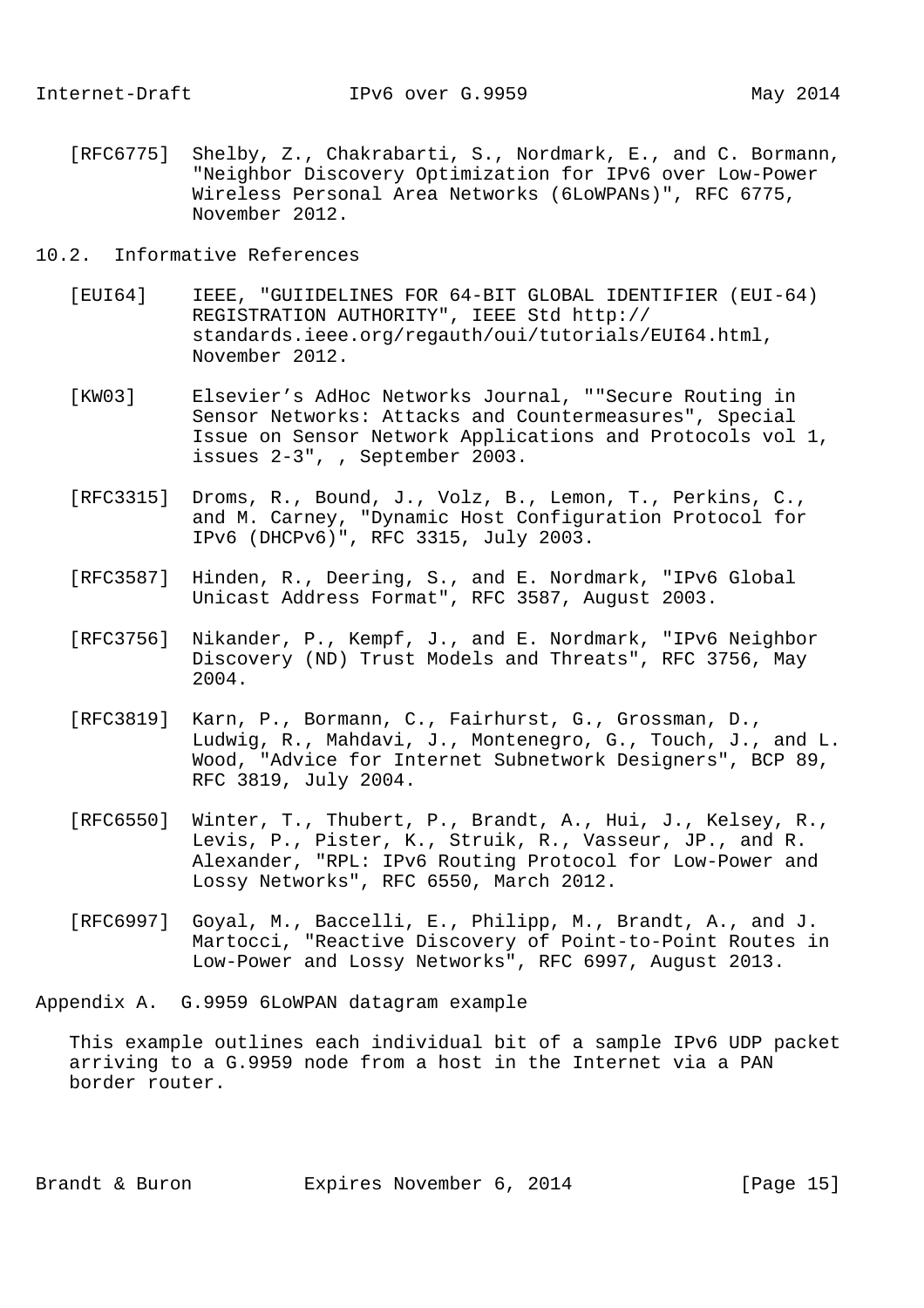In the G.9959 PAN, the complete frame has the following fields.

G.9959:

 +------+---------+----------+---+-----+----------... |HomeID|SrcNodeID|FrmControl|Len|SeqNo|DestNodeID| +------+---------+----------+---+-----+----------+-...

6LoWPAN:

|  |  | 6LOWPAN CmdCls  6LOWPAN_IPHC Hdr  Compressed IPv6 headers |  |  |
|--|--|-----------------------------------------------------------|--|--|
|  |  |                                                           |  |  |

6LoWPAN, TCP/UDP, App payload:

 ...+-------------------------+------------+-----------+ |Uncompressed IPv6 headers|TCP/UDP/ICMP|App payload| ...------------------------+------------+-----------+

 The frame comes from the source IPv6 address 2001:0db8:ac10:ef01::ff:fe00:1206. The source prefix 2001:0db8:ac10:ef01/64 is identified by the IPHC CID = 3.

 The frame is delivered in direct range from the gateway which has source NodeID = 1. The Interface Identifier (IID) ff:fe00:1206 is recognised as a link-layer-derived address and is compressed to the 16 bit value 0x1206.

 The frame is sent to the destination IPv6 address 2001:0db8:27ef:42ca::ff:fe00:0004. The destination prefix 2001:0db8:27ef:42ca/64 is identified by the IPHC CID = 2.

 The Interface Identifier (IID) ff:fe00:0004 is recognised as a link layer-derived address.

 Thanks to the link-layer-derived addressing rules, the sender knows that this is to be sent to G.9959 NodeID = 4; targeting the IPv6 interface instance number 0 (the default).

 To reach the 6LoWPAN stack of the G.9959 node, (skipping the G.9959 header fields) the first octet must be the 6LoWPAN Command Class  $(0x4F)$ .

Brandt & Buron Expires November 6, 2014 [Page 16]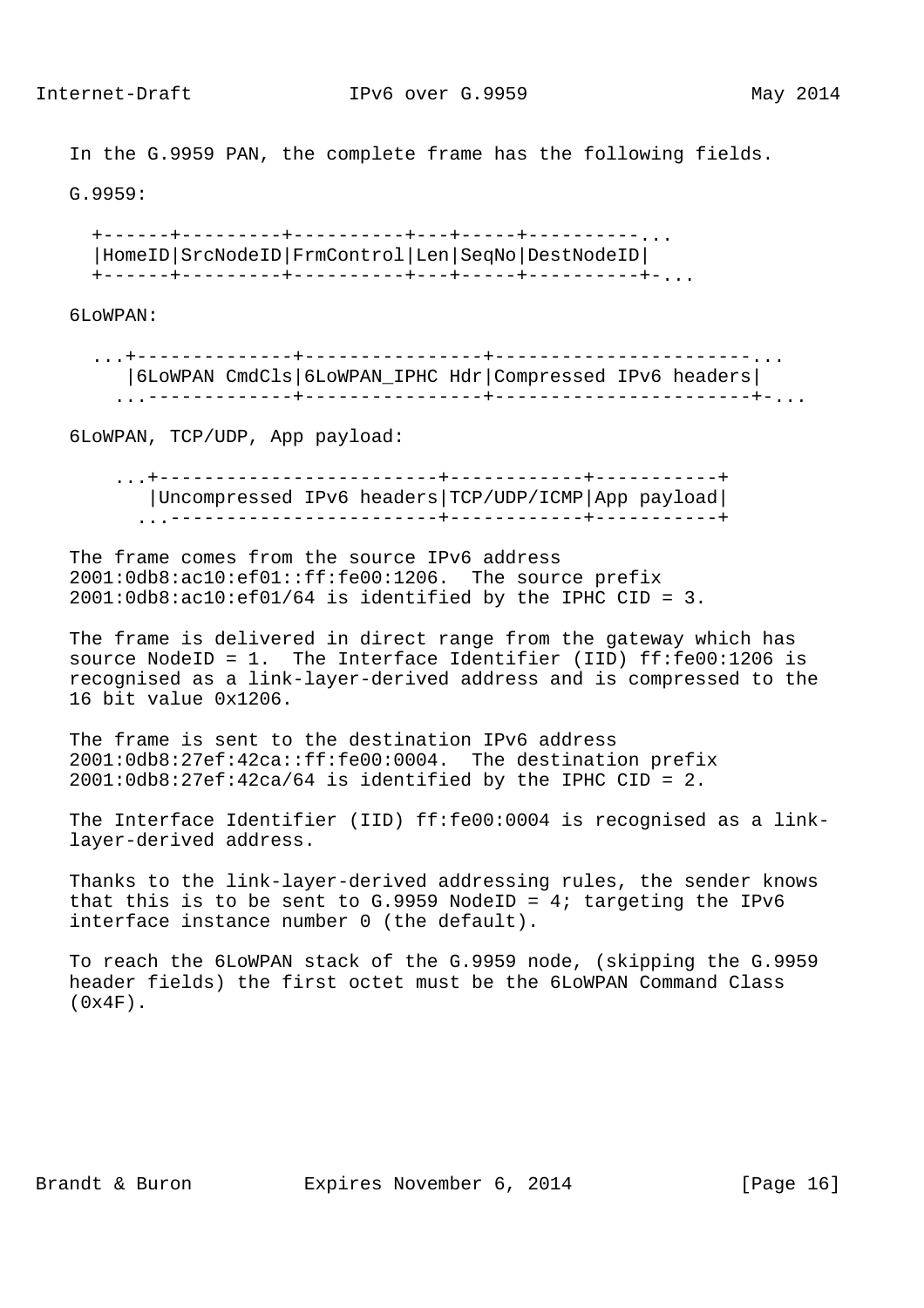$\Omega$  0 1 2 3 4 5 6 7 8 +-+-+-+-+-+-+-+-...  $\vert$  0x4F  $\vert$  $+ - + - + - + - + - + - + - -$ ...

The Dispatch header bits '011' advertises a compressed IPv6 header.

 0 1 0 1 2 3 4 5 6 7 8 9 0 +-+-+-+-+-+-+-+-+-+-+-... | 0x4F |0 1 1 +-+-+-+-+-+-+-+-+-+-+-+-...

The following bits encode the first IPv6 header fields:

 TF = '11' : Traffic Class and Flow Label are elided. NH = '1' : Next Header is elided HLIM = '10' : Hop limit is 64

 0 1 0 1 2 3 4 5 6 7 8 9 0 1 2 3 4 5 +-+-+-+-+-+-+-+-+-+-+-+-+-+-+-+-... | 0x4F |0 1 1 1 1 1 1 0| +-+-+-+-+-+-+-+-+-+-+-+-+-+-+-+-+-...

 $CID = '1'$  : CI data follows the DAM field SAC = '1' : Src addr uses stateful, context-based compression SAM = '10' : Use src CID and 16 bits for link-layer-derived addr M = '0' : Dest addr is not a multicast addr DAC = '1' : Dest addr uses stateful, context-based compression DAM = '11' : Use dest CID and dest NodeID to link-layer-derived addr

 $0$  1 2 0 1 2 3 4 5 6 7 8 9 0 1 2 3 4 5 6 7 8 9 0 1 2 3 +-+-+-+-+-+-+-+-+-+-+-+-+-+-+-+-+-+-+-+-+-+-+-+-... | 0x4F |0 1 1 1 1 1 1 0|1 1 1 0 0 1 1 1| +-+-+-+-+-+-+-+-+-+-+-+-+-+-+-+-+-+-+-+-+-+-+-+-+-...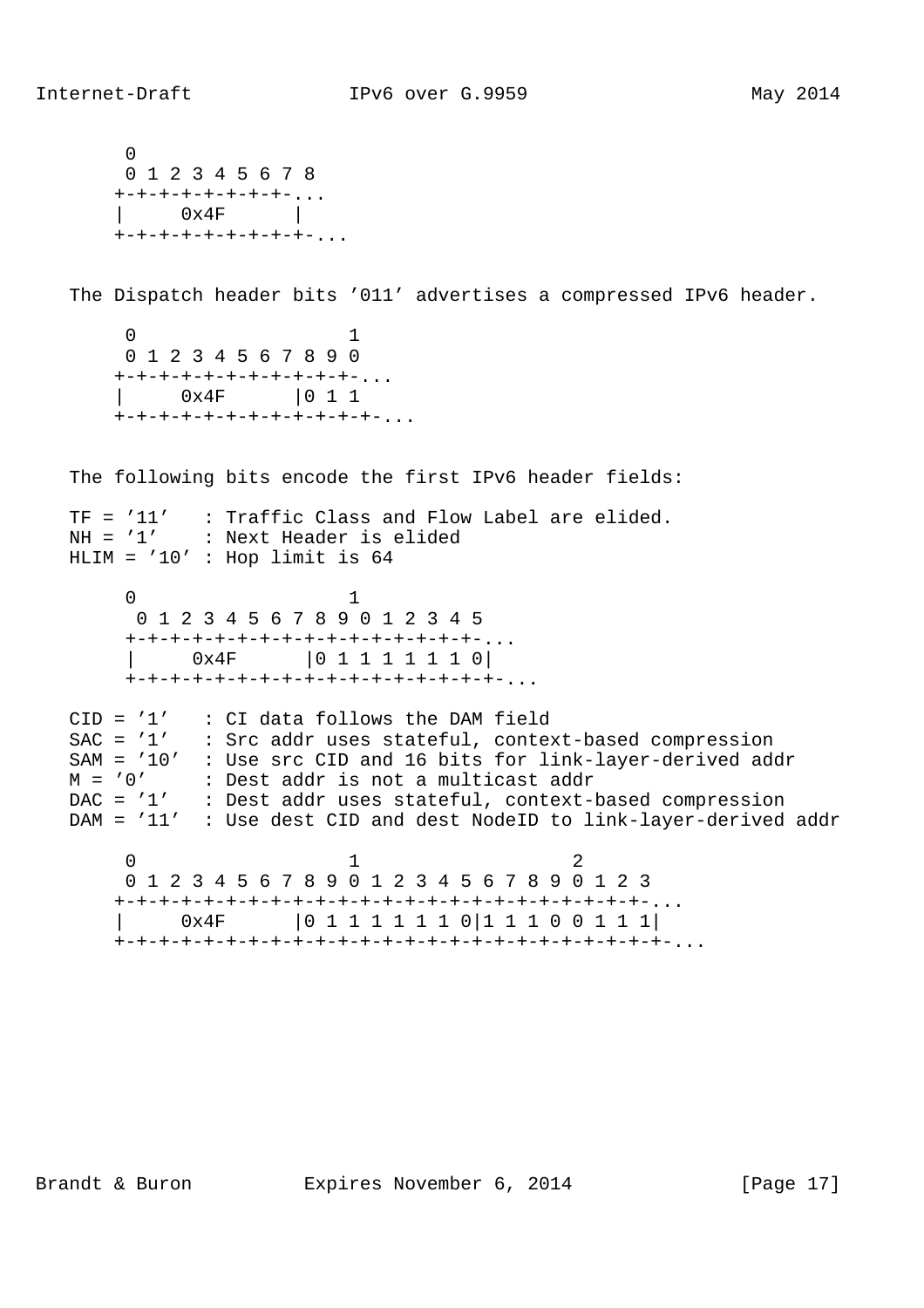Address compression context identifiers:  $SCI = 0x3$  $DCI = 0x2$  2 3 4 5 6 7 8 9 0 1 ...+-+-+-+-+-+-+-+-... | 0x3 | 0x2 | ...+-+-+-+-+-+-+-+-... IPv6 header fields: (skipping "version" field) (skipping "Traffic Class") (skipping "flow label") (skipping "payload length") IPv6 header address fields: SrcIP = 0x1206 : Use SCI and 16 LS bits of link-layer-derived address (skipping DestIP ) - completely reconstructed from Dest NodeID and DCI 2 3 4 4 5 6 7 8 9 0 1 2 3 4 5 6 7 8 9 0 1 2 3 4 5 6 7 ...+-+-+-+-+-+-+-+-+-+-+-+-+-+-+-+-+-+-+-+-+-+-+-+-... | 0x3 | 0x2 | 0x12 | 0x06 | ...+-+-+-+-+-+-+-+-+-+-+-+-+-+-+-+-+-+-+-+-+-+-+-+-... Next header encoding for the UDP header: Dispatch = '11110': Next Header dispatch code for UDP header C = '0' : 16 bit checksum carried inline P = '00' : Both src port and dest Port are carried in-line. 4 5 8 9 0 1 2 3 4 5 ...+-+-+-+-+-+-+-+-... |1 1 1 1 0|0|0 0| ...+-+-+-+-+-+-+-+-...

Brandt & Buron Expires November 6, 2014 [Page 18]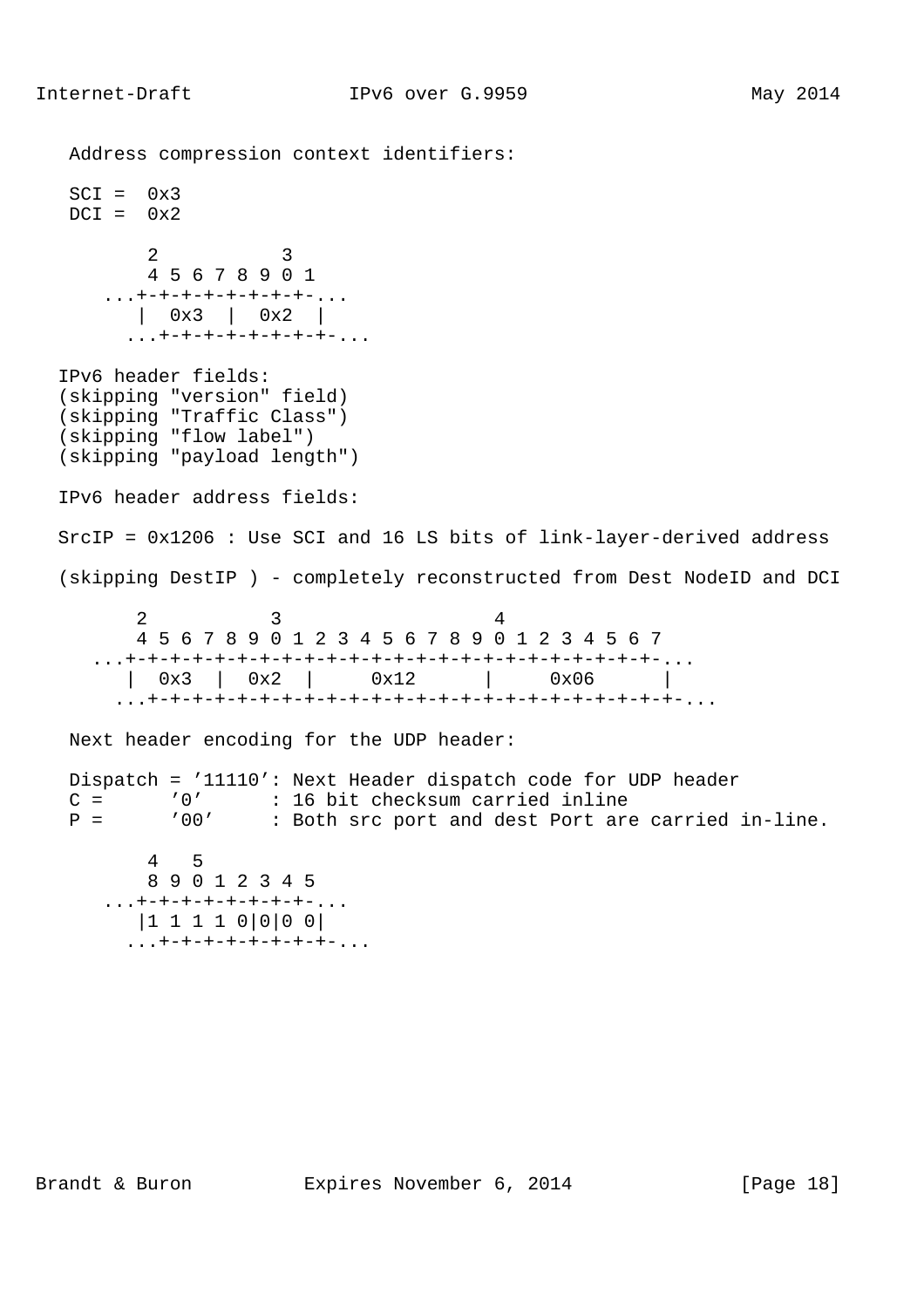UDP header fields:  $src$  Port =  $0x1234$  $dest port = 0x5678$  5 6 7 8 6 7 8 9 0 1 2 3 4 5 6 7 8 9 0 1 2 3 4 5 6 7 8 9 0 1 2 3 4 5 6 7 ...+-+-+-+-+-+-+-+-+-+-+-+-+-+-+-+-+-+-+-+-+-+-+-+-+-+-+-+-+-+-+-+-... | 0x12 | 0x34 | 0x56 | 0x78 | ...+-+-+-+-+-+-+-+-+-+-+-+-+-+-+-+-+-+-+-+-+-+-+-+-+-+-+-+-+-+-+-+-.. (skipping "length") checksum = .... (actual checksum value depends on the actual UDP payload) 1 8 9 0 8 9 0 1 2 3 4 5 6 7 8 9 0 1 2 3 ...+-+-+-+-+-+-+-+-+-+-+-+-+-+-+-+-... | (UDP checksum) | ...+-+-+-+-+-+-+-+-+-+-+-+-+-+-+-+-... Add your own UDP payload here... Appendix B. Change Log B.1. Changes since -00 o Clarified that mesh-under routing may take place below the 6LoWPAN layer but that specific mesh-under routing protocols are not within the scope of this doc. o Clarified that RFC6282 IPv6 Header Compression MUST be supported. o Clarified the text of section 5.4 on the use of RFC6775 address registration in mesh-under networks. o Split 5.4.2 into multiple paragraphs.

B.2. Changes since -01

o Added this Change Log

o Editorial nits.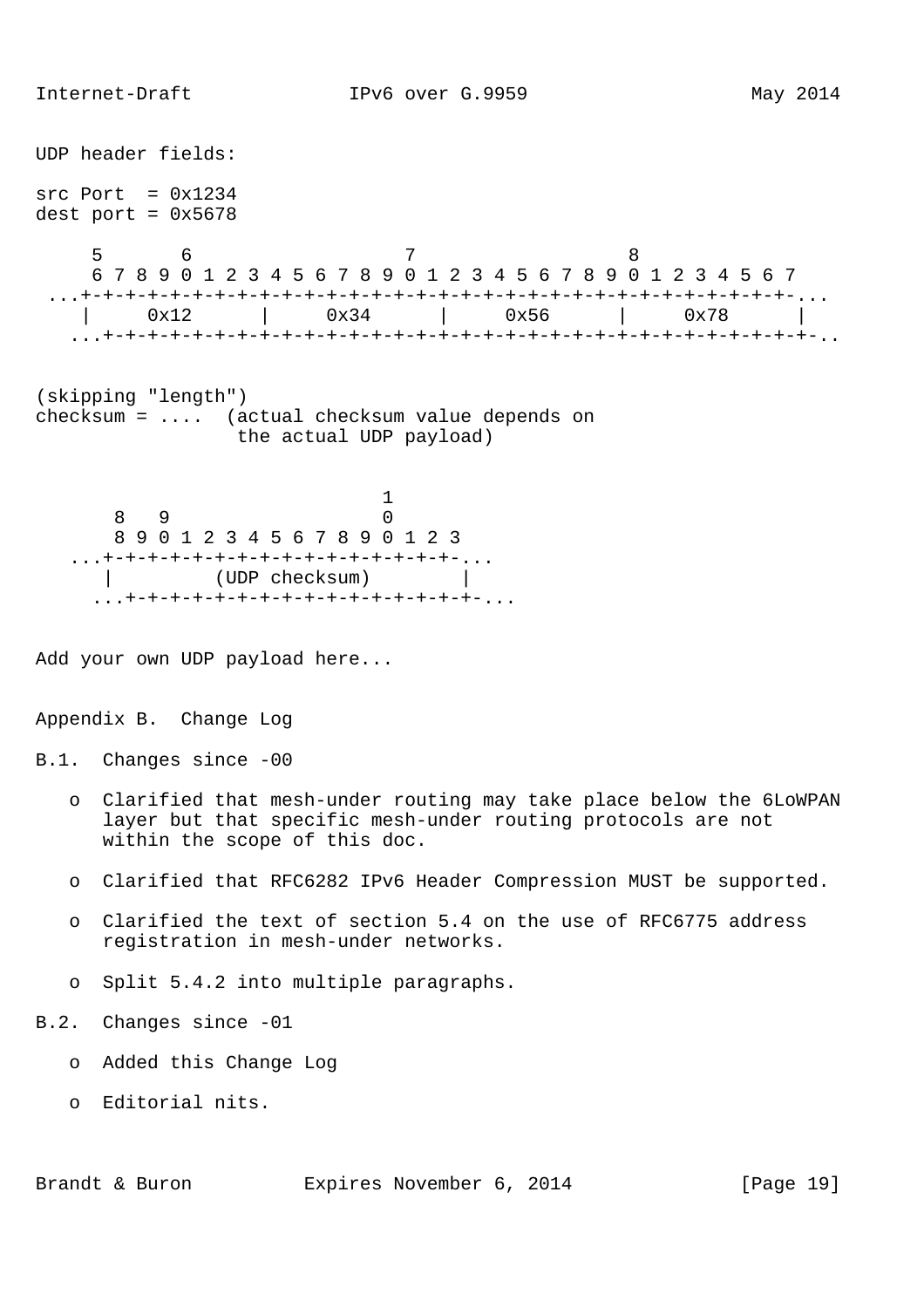- o Made IPv6 Header Compression mandatory. Therefore, the Dispatch value "01 000001 - Uncompressed IPv6 Addresses" was removed from figure 2.
- o Changed SHOULD to MUST: An IPv6 host SHOULD construct its link local IPv6 address and routable IPv6 addresses from the NodeID in order to facilitate IP header compression as described in [RFC6282].
- o Changed SHOULD NOT to MUST NOT: Mesh-under networks MUST NOT use [RFC6775] address registration.
- o Changed SHOULD NOT to MUST NOT: [RFC6775] Duplicate Address Detection (DAD) MUST NOT be used.
- o Changed SHOULD NOT to MUST NOT: The CID MUST NOT be reused immediately;
- o Changed SHOULD NOT to MUST NOT: An expired CID and the associated prefix MUST NOT be reset but rather retained in receive-only mode
- o Changed LBR -> ABR
- o Changed SHOULD to MUST: , the ABR MUST return an RA with fresh Context Information to the originator.
- o Changed SHOULD NOT to MUST NOT: This value MUST NOT be used by ABRs. Its use is only intended for a sleeping network controller;
- B.3. Changes since -02
	- o Editorial nits.
	- o Moved text to the right section so that it does not prohibit DAD for Route-Over deployments.
	- o Introduced RA m flag support so that nodes may be instructed to use DHCPv6 for centralized address assignment.
	- o Added example appendix: Complete G.9959 6LoWPAN datagram composition with CID-based header compression
- B.4. Changes since -03
	- o Corrected error in 6LoWPAN datagram example appendix: 64 hop limit in comment => also 64 hop limit in actual frame format.
	- o Added section "Privacy Considerations"

Brandt & Buron Expires November 6, 2014 [Page 20]